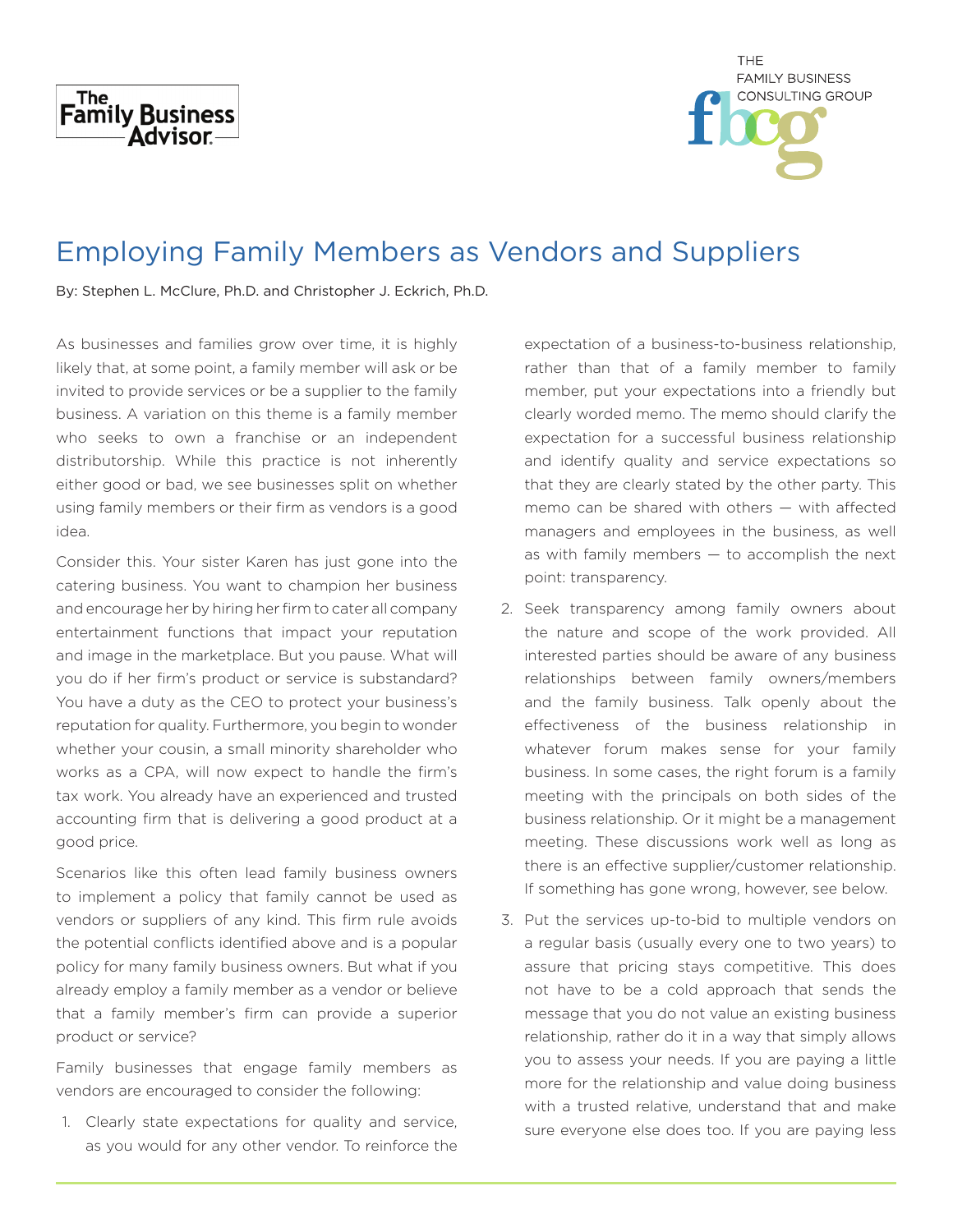because the family vendor is giving you a deal, be clear, but beware. This kind of arrangement can backfire if there is an assumption on the family vendor's part that reduced quality and service is okay because of the financial consideration he or she is giving. If you find that you are paying too much, you will have valuable information for a negotiation discussion with the family vendor. Another good practice is to initiate a contract term and let the family vendor know that the services will have to be renegotiated at the conclusion. At that time, evaluate the business relationship and consciously decide whether to continue or make changes.

- 4. To minimize conflict, present the proposal to the board (independent, objective outsiders on the board help here) for review and approval. A family vendor, knowing that this is a step in the process, will increase his or her own attention to the professional nature of the business relationship.
- 5. Annual reviews of existing family vendor relationships at the board level also are a good practice. In larger family firms, consider appointing a committee of several outside directors (two to three) and key managers (one to two) to review all family vendor and supplier relationships. Some

family firms already may utilize a compensation committee to review family member hiring and compensation decisions, and this committee's scope could be expanded to include family vendors.

- 6. Use the normal method of making changes to your family employment policy to add a policy statement about family supplier and customer relationships. We hope your process involves a meeting of family members so that expectations are communicated and broad acceptance is promoted.
- 7. Fix the relationship if it's broken. A severed business supplier relationship can be like a divorce. It is either messy or not, usually depending upon the civility of both parties, not just one. However, after exhausting all genuine efforts available to fix the relationship, make a clean break if that is the only remaining option. In many cases, severing a business relationship with a family vendor is like firing a family member. (See the following article by Bernard Kliska on firing family members.)

Finally, we hope your business-to-business relationships with family members are successful. We frequently hear of the mutual benefits received when they are working well. But the key to this success is a professional and formal business relationship on both sides.

## Firing a Family Member

By: Bernard Kliska, Ph.D.

If you think firing a long-term employee is difficult, try firing one who is a family member. As daunting the task may be, sometimes it's necessary. Any major firing threatens to disrupt a business, creating fear, anxiety and shifting alliances among employees. But the disconcerting and disruptive ripples from firing a family member may spread throughout the family as well. Handling this difficult matter the right way can limit emotional damage to the family and business and, with good communication and a few procedural tips it can also ultimately strengthen them.

Prevention is always the best strategy. Because most terminations have long roots, it's advisable to know as early as possible whether a family member is developing into a healthy plant or troublesome weed.

The cultivating of prospective family members should begin before they enter the business. Avoid promising any future position. Constantly reinforce the value that performance, not family status, always determines a person's position in the company. No one is owned any company position—even after they're in it. If termination becomes necessary, the ordeal will be easier for everyone if these values have been firmly established.

Regular and honest performance reviews are essential. Although people disagree about their automatic use, 360-degree reviews—reviews that solicit input from both subordinates and superiors—are an excellent tool for family business members. Not only do 360-degree reviews help ensure the objectivity that is so difficult in reviewing family members, but if termination eventually